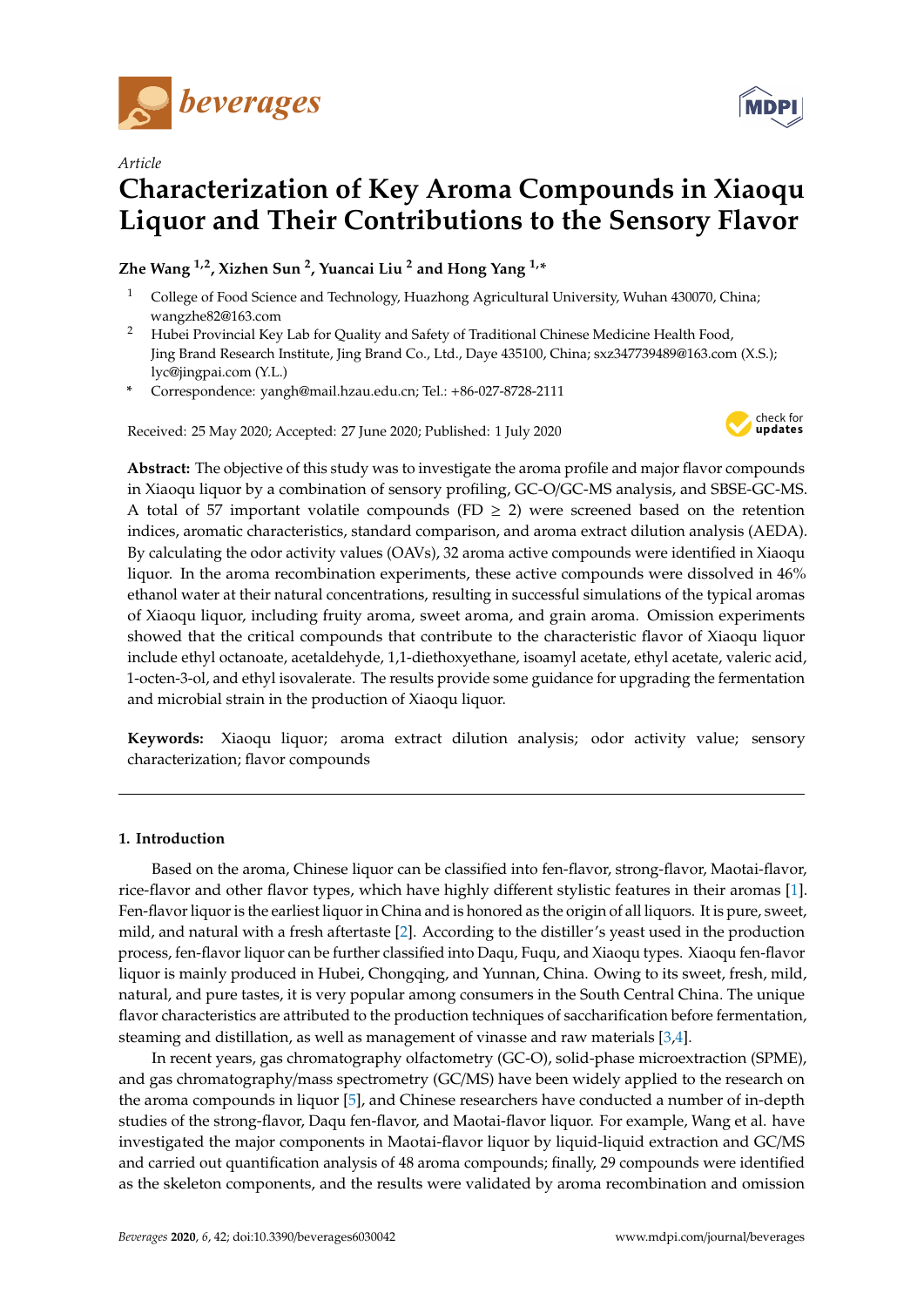experiments [\[6\]](#page-9-5). Fan et al. conducted a quantitative analysis of 66 flavor compounds in soft-style liquor with Head Space Solid Phase Microextraction (HS SPME) and identified the key flavor compounds such as ethyl hexanoate and 2-methyl ethyl butyrate by calculating the odor activity values (OAVs) [\[7\]](#page-9-6). These studies have greatly expanded the understanding of the chemical composition of Chinese liquor. Up to date, about 700 micro components have been detected in Daqu fen-flavor liquor; however, there have been few reports about the flavor compounds in Xiaoqu liquor. The flavor of Xiaoqu liquor not only greatly determines the taste and quality of the liquor itself but also plays a feedback regulatory role in the production techniques and microbial system. Therefore, it is highly necessary to further dissect the flavor of Xiaoqu liquor and the related compounds.

This study aims to identify the volatile compounds by GC-O, stir bar sorptive extraction (SBSE), and GC-MS in Xiaoqu liquor based on the sensory quantitative description. Besides, the key aroma compounds in Xiaoqu liquor were identified by aroma extract dilution analysis (AEDA) and OAV determination. Finally, the results were validated by aroma recombination and omission experiments, and the flavor compounds in Xiaoqu liquor were fully dissected, which may provide important reference and support for improving the production techniques of Xiaoqu liquor.

#### **2. Materials and Methods**

#### *2.1. Materials and Reagents*

The Xiaoqu liquor was produced by the Jing Brand Co. Ltd. (Daye, Hubei, China), with sorghum as the raw material and green-covering Guanyin Tuqu as the distiller's yeast. The production process involved fermentation at 33 ◦C for 15 d in the stainless-steel groove, brewing under pressure, and condensation distillation, with the volume fraction of ethanol in the distillation products being controlled at nearly 55%. The sample was designated as JPXQL.

1,1-Diethyloxyethane, n-propanol, isobutanol, n-butanol, isopentanol, pentanol, acetic acid, propionic acid, butyric acid, valeric acid, caproic acid, heptanic acid, octoic acid, isovaleric acid, ethyl butyrate, ethyl isovalerate, isoamyl acetate, ethyl valerate, ethyl caproate, ethyl heptanoate, ethyl octanoate, ethyl nonanoate, ethyl decanoate, ethyl phenylacetate, ethyl dodecanoate, ethyl phenylpropionate, hexanol, furfural, benzaldehyde, phenylacetaldehyde, and phenylethanol were purchased from SAFC99 (chromatographic purity > 98%). Ethyl 2-hydroxyhexanoate, 5-methylfurfural, naphthalene, 4-methylguaiacol, 4-Ethylguaiacol, phenol, 2-Nonanone, 1-octene-3-ol, 1-nonanol, diethyl succinate, hexylacetate, ethyl undecanoate, γ-nononolactone, tetramethylpyrazine, 2-ethylhexanol, tert-pentanol, amyl acetate, and n-alkanes (C7–C30) were purchased from Sigma-Aldrich (chromatographic purity > 97%, Shanghai, China). Diethyl azelate, ethyl palmitate, isoamyl butyrate, styreneT, and phenethyl acetate were obtained from CNW (purity > 98%). Ethyl formate was purchased from Dr. Ehrenstorfer Gmbh (chromatographic purity > 90%). Ethyl acetate and ethyl lactate were purchased from the Chinese Medicine Wokai (chromatographic purity > 99%, Shanghai, China). Methanol (purity > 40%) and diethyl pimelate (purity > 97%) were purchased from XiYa Reagent (Shandong, China). Ethyl benzoate was purchased from Toronto Research Chemicals (TRC), Canada (Toronto, ON, Canada). Diethyl succinate was purchased from Aladdin Bio-Chem Technology Co., LTD. (purity > 98%, Shanghai, China). Ethyl oleate and ethyl linoleate were purchased from ANPEL (purity > 95%, Shanghai, China).

All the standards used in the study were chromatographically pure. Sodium hydroxide, sulphuric acid, sodium bicarbonate, and sodium chloride were of analytical purity. Chromatographically pure anhydrous ethanol, ether, pentane, and acetonitrile were obtained from the Beijing Mreda Technology Co., Ltd. (Beijing, China). Phosphoric acid and potassium dihydrogen phosphate of analytical purity were purchased from China Pharmaceutical (Shanghai Chemical Reagent Co. Ltd., Shanghai, China). The water used was ultrapure water.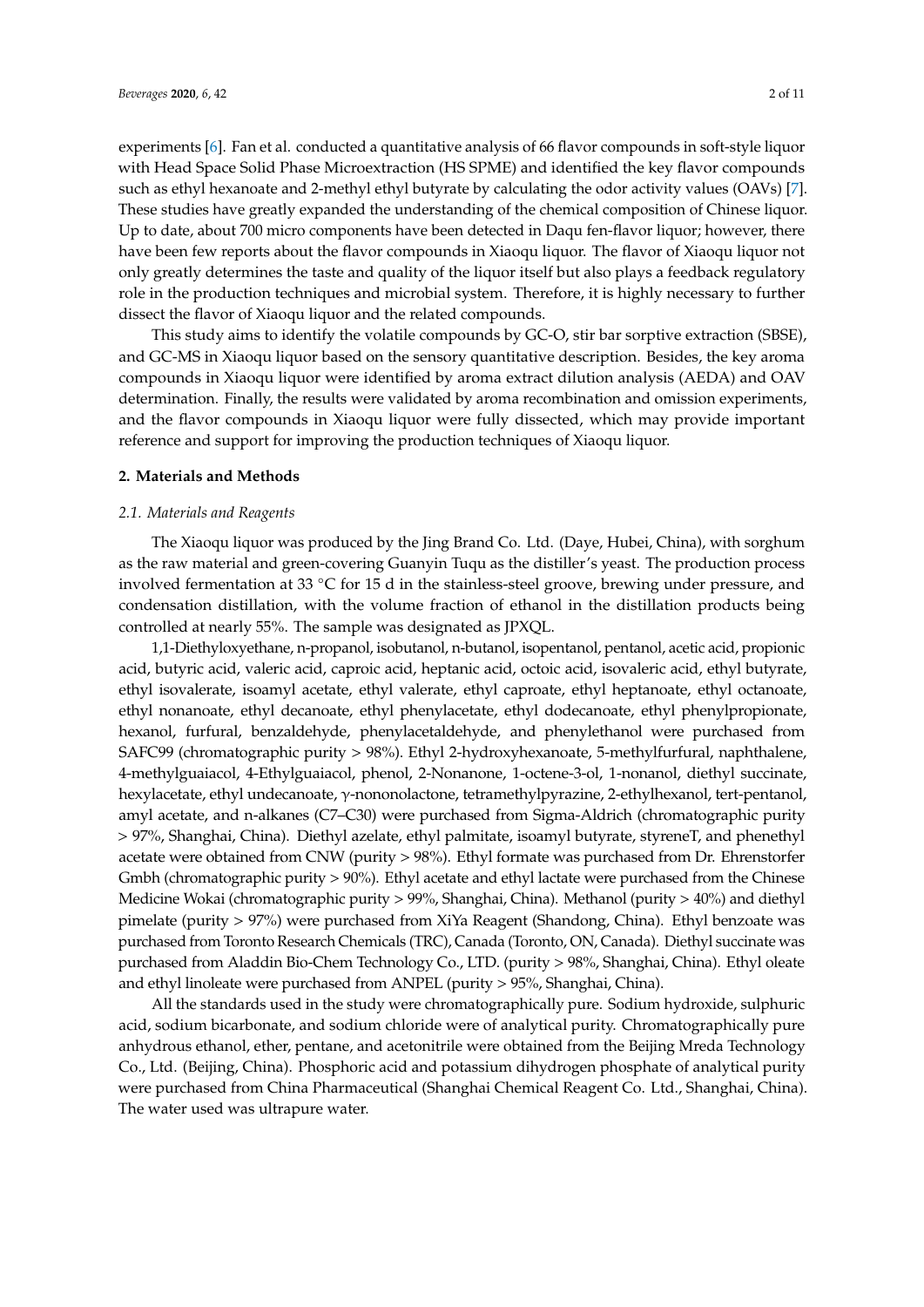#### *2.2. Instruments*

The instruments employed included electronic AB135-S analytical balance (METTLER-TOLEDO, Shanghai, China), Agilent 7890B-5977C Gas Chromatograph-mass Spectrometer (Agilent Technologies Inc., Palo Alto, CA, USA), DB-FFAP Capillary-column Chromatography (60 m  $\times$  0.25 mm, 0.25  $\mu$ m), ODP2 Gas Chromatography Olfactometry, MPS2 Three-in-one Automatic Sample, Twister for SBSE (0.5 mm in film thickness, 10 mm in length; PDMS) (German GERSTEL, Demilheim, Germany); and DVB/CAR/PDMS Three-phase Solid Phase microextraction (1 cm 50/30 µm, American SUPELCO, Bellefonte, PA, USA).

### *2.3. Methods*

#### 2.3.1. Sensory Evaluation of Xiaoqu Liquor

The sensory evaluation of Xiaoqu liquor was performed according to previous studies [\[8](#page-9-7)[,9\]](#page-9-8) and EN ISO 8589 "Sensory Analysis General Guidance for the Design of Test Rooms". The sensory evaluation panel was composed by 10 professional liquor tasters (among which five are national level liquor tasters) selected from Jing Brand Co. Ltd. A series of standard solutions of different aromas at different intensities were prepared. The panelists were then invited to examine the aroma one by one. The intensity (quality or time of duration) was evaluated by the panel or individual panelists with a five-grade marking system, and the description methods are presented in Table [1.](#page-2-0) Subsequently, the descriptors of the sensory characteristics of Xiaoqu liquor were sorted out, including eight descriptors: fruity, floral, grain, sweet, fermented grain, chaff, sour, and green. The aroma of the liquor samples was described by the panelists after 90 s of olfactory evaluation in a professional liquor tasting room, and the interval between two rounds was 30 min. The panelists would make evaluation of the aroma intensity based on the screened aroma indices, and the average values were taken to plot the aroma profiles.

**Table 1.** Sensory quantitative description of Xiaoqu liquor.

<span id="page-2-0"></span>

| Score |                                                                                            |  |  |
|-------|--------------------------------------------------------------------------------------------|--|--|
|       | Intensity None or not present Detectable or threshold Weak Intermediate Strong Very strong |  |  |

# <span id="page-2-1"></span>2.3.2. SBSE Conditions

The stir bar of SBSE was allowed to age for 60 min at the injection port before use. Two milliliters of sample was transferred into a 20-mL headspace bottle. Then, 8 mL ultrapure water was added, and the stir bar was placed into the bottle, followed by heating and stirring for 1 h (1100 rpm, 55 °C). After that, the stir bar was taken out and designated as stir bar 1. Then, 1.5 g NaCl was added into the sample, and another stir bar was placed in the bottle. The above process was repeated to obtain stir bar 2. The two stir bars were then transferred to a thermal desorption device for desorption (250 °C, 15 min) and further GC-MS analysis.

### 2.3.3. GC-MS Analysis

The gas chromatography was conducted with the following conditions: injection port temperature, 250 °C; carrier gas, helium (purity  $\geq$  99.999%); constant flow at the rate of 1.42 mL/min; column temperature programming: initial temperature 40 °C, held for 5 min, increased to 250 °C at a rate of 3.5 ◦C/min, and held for 10 min. The mass spectral analysis was performed with the following conditions: ion source, electron bombardment ion source (EI); energy, 70 eV; temperature, 230 ◦C; MS Quad temperature, 150 ℃; MS transfer line temperature, 280 °C; solvent delay, 0 min; full ion scanning in the range of 20–500 amu.

### 2.3.4. GC-MS-O Analysis

The gas chromatography and mass spectral analysis were conducted under the same conditions as the above section. The parameters for the olfactometric device were set as: air flow rate, 50 mL/min;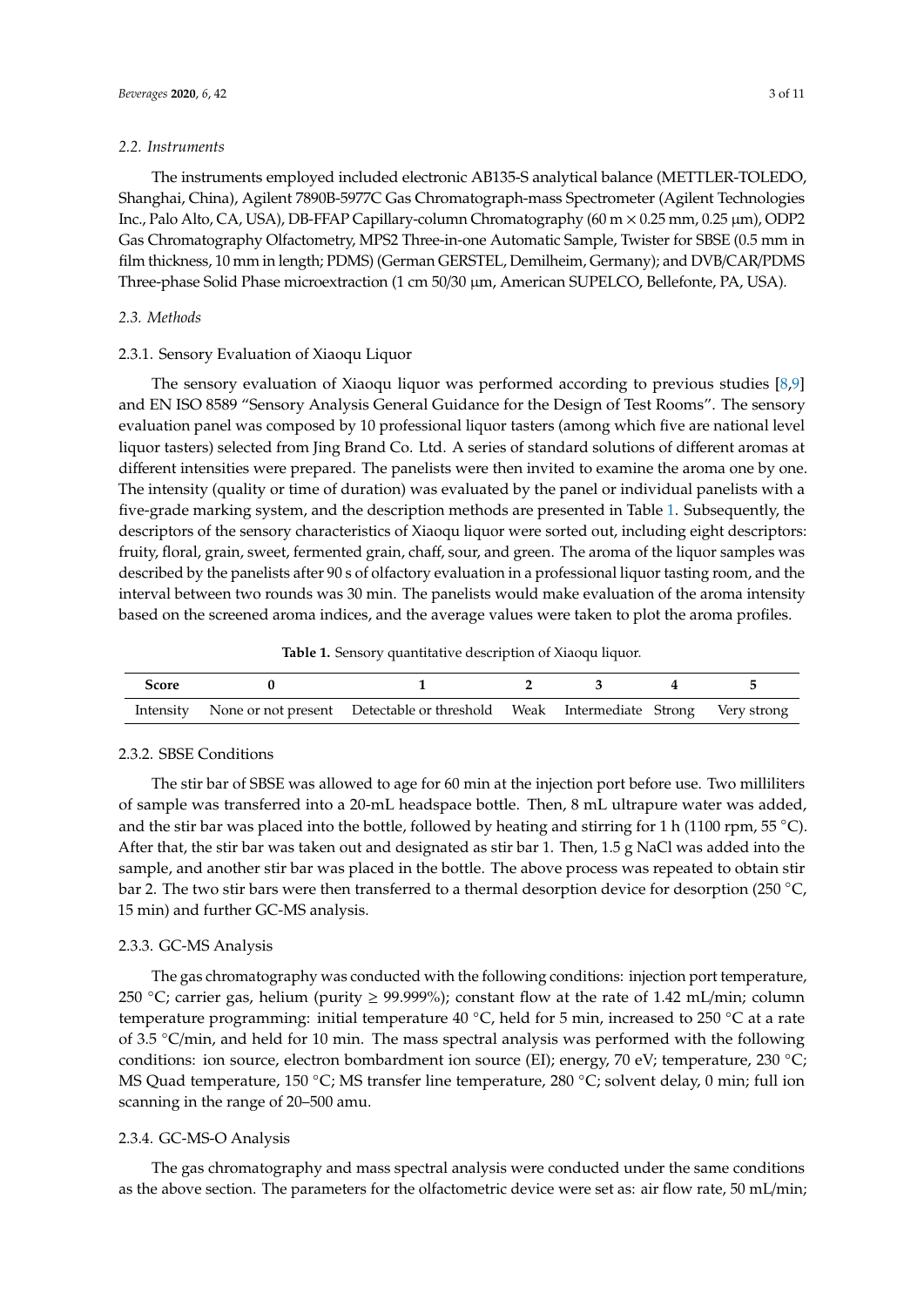sniff port temperature 200  $\degree$ C; the effluents flowed into the olfactometric device at the capillary column with a split ratio of 1:1. The aroma compounds in the Xiaoqu liquor were analyzed by the aroma extract dilution analysis (AEDA) method. The samples were serially diluted with diethyl ether at the ratio of 1:2; the GC-O aroma analysis was conducted by three trained panelists; and the aroma characteristics were recorded. Flavor dilution factor (FD factor) was used to indicate the aroma intensity [\[10\]](#page-9-9). Usually, the compounds with  $FD \geq 2$  were considered as aroma active compounds.

# 2.3.5. Aroma Recombination and Omission Experiments

The aroma recombination and omission experiments were performed according to the previously reported methods [\[11\]](#page-10-0). The recombination medium was prepared by dissolving 2 g/L lactic acid in 46% ethanol by volume, and the compounds with OAVs  $\geq$  1 were all dissolved in the medium at their natural concentrations, which were then equilibrated for 10 min under ambient temperature and used as the aroma recombination solution. For the omission experiments, all the compounds with OAVs between 1 and 10 were dissolved in the medium at their natural concentrations, and those with  $OAVs \geq 10$  were omitted. The solutions were equilibrated under ambient temperature for 10 min to obtain the solution for omission experiments. Then, 20 mL of recombination solution and omission solution was respectively taken and placed into glasses specialized for tasting that were covered with aluminum foil. At the same time, a small glass of original Xiaoqu liquor was prepared. All the samples were randomly numbered for sensory evaluation. The descriptive evaluation was performed in the same way as in Section [2.3.2.](#page-2-1)

## *2.4. Data Processing*

## 2.4.1. Qualitative Method

The mass spectra of each volatile compound were compared with those in the NIST11.L Database (Agilent Technologies Inc.), and the compounds with positive and negative matching scores higher than 800 were screened. The retention indices of each compound were calculated, and a comprehensive qualitative analysis was carried out based on the retention indices reported in previous literature. Finally, an accurate qualitative analysis was performed by comparison with the standards.

# 2.4.2. Quantitative Method

Standard solutions were prepared, and 2-ethyl hexanol was used as the internal standard. GC-MS-SBSE was used, and quantification ion was chosen to plot the standard curve by the five-spot method.

# 2.4.3. Odor Active Value (OAV) Calculation

OAV was defined as the ratio of the concentration (C) of the odor compound to the threshold value  $(T)$ , namely OAV = C/T. An OAV < 1 indicates that the compound has little contribution to the overall aroma of the sample, while an  $OAV \ge 1$  indicates that the compound has significant contribution to the overall aroma, which was identified as a critical aroma compound [\[12\]](#page-10-1). The higher the OVAs were, the more significant the contribution of the compound would be.

# **3. Results and Discussion**

### *3.1. Qualitative Analysis of Xiaoqu Liquor*

Aroma compounds are very important characteristics of Chinese liquor or Xiaoqu liquor. A total of 80 aroma compounds were identified from Xiaoqu liquor by GC-MS-O (Figure [1\)](#page-4-0). AEDA proposed by Matsui et al. [\[13\]](#page-10-2) is an effective approach to screen the critical aroma compounds. The aroma compounds extracted from the sample were diluted sequentially with dichloromethane at a 1:1 ratio, and each dilution was analyzed once by each panelist until the aroma could not be detected. The fold of dilution was then regarded as the flavor dilution (FD) factor of the compound. Generally, a high value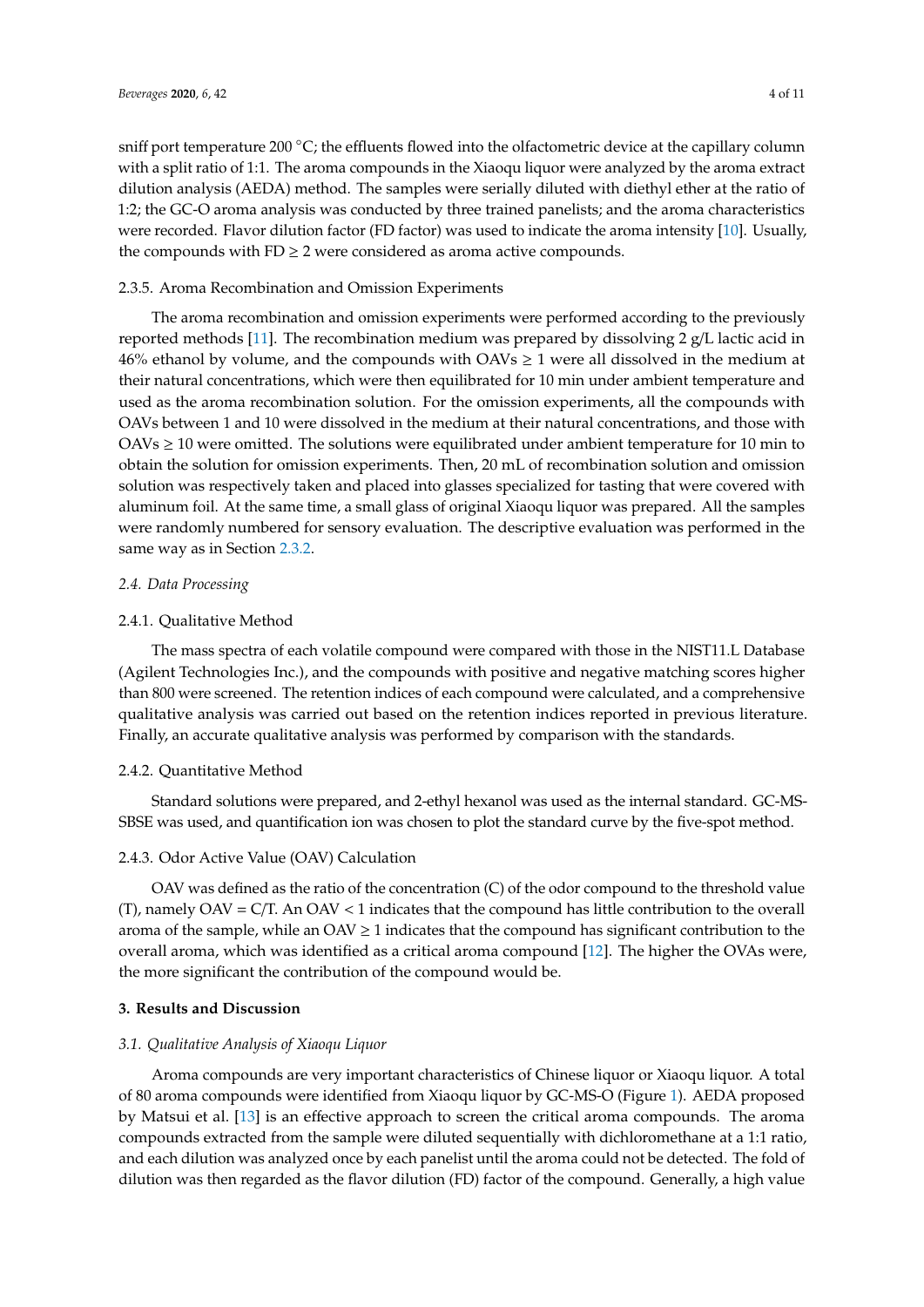of FD indicates that the compound has a greater contribution to the overall flavor of the sample [\[14\]](#page-10-3). As shown in [T](#page-5-0)able 2, a total of 13 compounds with FD  $\geq 8$  were detected in Xiaoqu liquor, including ethyl octanoate, acetaldehyde, 1,1-diethoxyethane, isoamyl acetate, ethyl hexanoate, dimethyl trisulfide, 1-octen-3-ol, valeric acid, ethyl acetate, ethyl isovalerate, isobutanol, ethyl caprate, and ethyl laurate. Among these compounds, ethyl octanoate had the highest FD value of 256 and correspondingly the greatest contribution to the aroma, which is consistent with its contribution to the aroma of Daqu liquor [\[11\]](#page-10-0). Besides, compared with in Daqu liquor, acetaldehyde, esoamyl acetate, and ethyl laurate have great contributions to the aroma of Xiaoqu liquor, among which acetaldehyde contributes to the fruity and grass aroma (FD = 32), isoamyl acetate mainly contributes to the banana aroma (FD = 32), and ethyl laurate contributes to the sweet and fruity aroma (FD = 8). The identification of the 13 aroma compounds such as ethyl octanoate provides a basis for quantifying the contributions of the key aroma compounds in Xiaoqu liquor.

<span id="page-4-0"></span>



**Table 2.** Volatile compounds in JPXQL determined by GC-O.

| No. | Compounds              |                | <b>RI</b>                |                | Identification    | <b>Aroma Description</b>                  |
|-----|------------------------|----------------|--------------------------|----------------|-------------------|-------------------------------------------|
|     |                        | <b>DB-FFAP</b> | $HP-5MS$                 | <b>FD</b>      |                   |                                           |
| 1   | Acetaldehyde           | 882            | $\overline{a}$           | 32             | MS, Std, Odor, RI | Fruity, grass                             |
| 2   | Ethyl acetate          | 895            | 576                      | 8              | MS, Std, Odor, RI | Pineapple, apple, fruity                  |
| 3   | 1,1-diethoxyethane     | 897            | 721                      | 32             | Std, Odor, RI     | Fruity                                    |
| 4   | 3-methylbutyraldehyde  | 923            | 624                      | $\mathbf{1}$   | MS, Odor, RI      | Grass, malt                               |
| 5   | Ethyl 2-methylbutyrate | 965            | $\overline{a}$           | $\overline{2}$ | MS, Odor, RI      | Nail enamel                               |
| 6   | Sec-butanol            | 1008           | $\overline{a}$           | $\overline{4}$ | Std, Odor, RI     | Fruity                                    |
| 7   | Isobutyl acetate       | 1014           | $\overline{a}$           | $\overline{2}$ | MS, Odor, RI      | Fruity                                    |
| 8   | Ethyl butyrate         | 1016           | 803                      | 4              | MS, Std, Odor, RI | Apple, pineapple, fruity                  |
| 9   | N-propanol             | 1029           | 569                      | 4              | Std, Odor, RI     | Fruity, floral, grass                     |
| 10  | Ethyl isovalerate      | 1064           | 856                      | 8              | MS, Std, Odor, RI | Apple                                     |
| 11  | Isobutanol             | 1078           | 611                      | 8              | MS, Std, Odor, RI | Fruity                                    |
| 12  | Ethyl valerate         | 1122           | 903                      | $\overline{2}$ | MS, Std, Odor, RI | Fruity, apple, strawberry                 |
| 13  | Isoamyl acetate        | 1131           | 883                      | 32             | MS, Std, Odor, RI | Banana                                    |
| 14  | N-butanol              | 1144           | 656                      | $\overline{2}$ | MS, Std, Odor, RI | Pungent odor, mellow                      |
| 15  | Isoamyl alcohol        | 1193           | 763                      | $\overline{4}$ | Std, Odor, RI     | Fruity, floral, foul odor                 |
| 16  | Ethyl hexanoate        | 1219           | 1013                     | 32             | MS, Std, Odor, RI | Sweet, fruity, cellar aroma               |
| 17  | Isoamyl butyrate       | 1254           |                          | $\overline{2}$ | MS, Std, Odor, RI | Fruity, floral                            |
| 18  | N-amyl alcohol         | 1259           | 763                      | $\overline{2}$ | MS, Std, Odor, RI | Fruity                                    |
| 19  | Dimethyl trisulfide    | 1352           | $\overline{\phantom{a}}$ | 16             | MS, Std, Odor, RI | Gas odor, rot vegetable odor, garlic odor |
| 20  | 3-hydroxy-2-butanone   | 1374           | 755                      | $\mathbf{1}$   | MS, Std, Odor, RI | Burning, sweet                            |
| 21  | Ethyl lactate          | 1309           | 820                      | $\overline{2}$ | MS, Std, Odor, RI | Fruity, grass                             |
| 22  | N-hexanol              | 1315           | 868                      | $\overline{4}$ | MS, Std, Odor, RI | Grass, floral                             |
| 23  | Ethyl heptanoate       | 1317           | 1121                     | 2              | MS, Std, Odor, RI | Pineapple, floral                         |
| 24  | 2-nonanone             | 1384           | 1032                     | 4              | MS, Std, Odor, RI | Milk                                      |
| 25  | Trans-2-hexene-1-ol    | 1400           | $\overline{a}$           | $\mathbf{1}$   | MS, Odor, RI      | Grass                                     |
| 26  | Ethyl octanoate        | 1413           | 1211                     | 256            | MS, Std, Odor, RI | Pear, litchi, fruity                      |
| 27  | Acetic acid            | 1431           | $\overline{a}$           | $\overline{2}$ | Std, Odor, RI     | Sour, vinegar                             |
| 28  | Furfural               | 1449           | 831                      | $\mathbf{1}$   | MS, Std, Odor, RI | Burning odor, nuts                        |
| 29  | 1-octen-3-ol           | 1455           | 990                      | 16             | MS, Std, Odor, RI | Grass, fruity, dust                       |
| 30  | Benzaldehyde           | 1509           | 966                      | 2              | MS, Std, Odor, RI | Apricot, nut                              |
| 31  | Ethyl nonanoate        | 1513           | 1289                     | $\overline{2}$ | MS, Std, Odor, RI | Sweet, fruity                             |
| 32  | Propionic acid         | 1525           | 698                      | $\overline{4}$ | Std, Odor, RI     | Water odor                                |
| 33  | Ethyl caprate          | 1617           | 1395                     | 8              | MS, Std, Odor, RI | Pineapple, floral                         |
| 34  | Butyric acid           | 1618           | 811                      | 4              | MS, Std, Odor, RI | Sweat odor, acidic odor, cellar mud odor  |
| 35  | Phenylacetaldehyde     | 1636           | 1041                     | 4              | MS, Std, Odor, RI | Rose                                      |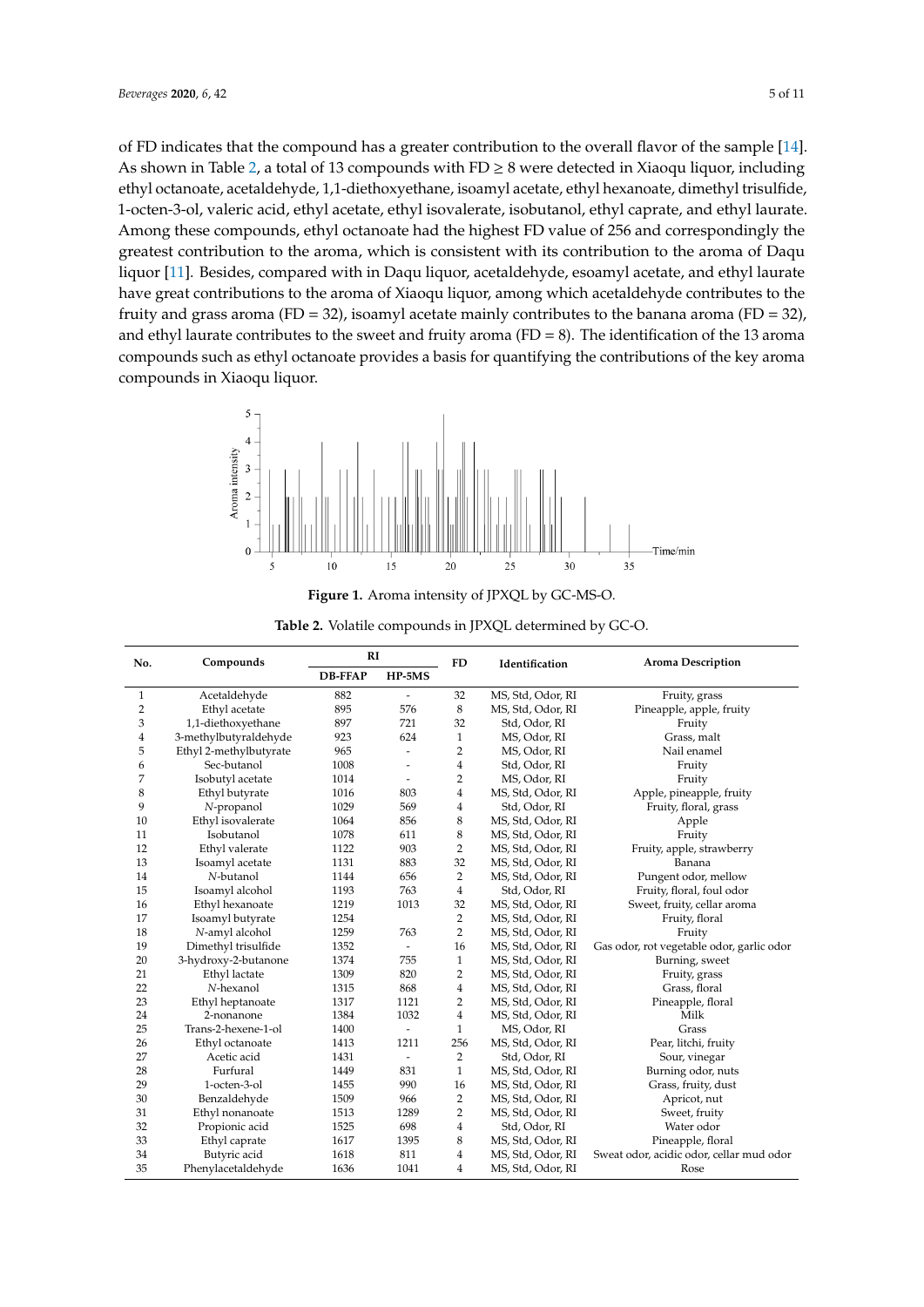<span id="page-5-0"></span>

| No. | Compounds                | RI             |                          | FD             | Identification    | <b>Aroma Description</b>               |
|-----|--------------------------|----------------|--------------------------|----------------|-------------------|----------------------------------------|
|     |                          | <b>DB-FFAP</b> | $HP-5MS$                 |                |                   |                                        |
| 36  | N-nonanol                | 1647           | 1168                     | $\overline{2}$ | MS, Std, Odor, RI | Lipid, floral                          |
| 37  | Isovaleric acid          | 1659           | 842                      | 4              | MS, Std, Odor, RI | Sweat odor                             |
| 38  | Ethyl benzoate           | 1660           | 1165                     | 2              | MS, Std, Odor, RI | Flower                                 |
| 39  | Diethyl succinate        | 1665           | 1188                     | 2              | MS, Std, Odor, RI | Sweet                                  |
| 40  | 2-thiophene formaldehyde | 1710           | ۰                        | $\overline{2}$ | MS, Odor, RI      | Cooked cabbage                         |
| 41  | Ethyl undecanoate        | 1716           |                          | $\overline{2}$ | MS, Odor, RI      | Floral                                 |
| 42  | Valeric acid             | 1719           | 903                      | 16             | MS, Std, Odor, RI | Cellar mud odor, sweat odor, acid odor |
| 43  | Ethyl phenylacetate      | 1788           | 1241                     | 2              | MS, Std, Odor, RI | fruity                                 |
| 44  | Phenethyl acetate        | 1815           | 1259                     | 2              | MS, Std, Odor, RI | Rose, floral, rubber                   |
| 45  | Ethyl laurate            | 1824           | 1589                     | 8              | MS, Std, Odor, RI | Sweet, fruity                          |
| 46  | Hexanoic acid            | 1845           | 980                      | 2              | MS, Std, Odor, RI | Sweat odor, animal odor, acid odor     |
| 47  | Ethyl phenylpropionate   | 1885           | 1348                     | $\mathbf{1}$   | MS, Std, Odor, RI | Jack fruit, fruit drops, honey         |
| 48  | Phenethyl alcohol        | 1907           | 1110                     | 2              | MS, Std, Odor, RI | Rose, Chinese rose                     |
| 49  | Heptanoic acid           | 1919           |                          | $\mathbf{1}$   | MS, Std, Odor, RI | Acid odor, sweat odor                  |
| 50  | 4-methylguaiacol         | 1966           | 1087                     | $\mathbf{1}$   | MS, Std, Odor, RI | Smoking, soy sauce                     |
| 51  | Ethyl myristate          | 2036           | 1688                     | $\overline{4}$ | MS, Std, Odor, RI | Floral                                 |
| 52  | 4-ethylguaiacol          | 2053           | 1277                     | $\mathbf{1}$   | MS, Std, Odor, RI | Melon, fruity, sweet                   |
| 53  | Caprylic                 | 2059           | $\overline{\phantom{a}}$ | 2              | MS, Std, Odor, RI | Fatty                                  |
| 54  | $\gamma$ -nonalactone    | 2072           | 1368                     | 4              | MS, Std, Odor, RI | Cream, coconut, cream Biscuit          |
| 55  | Ethyl palmitate          | 2255           | $\overline{\phantom{a}}$ | $\overline{4}$ | MS, Std, Odor, RI | <b>Nuts</b>                            |
| 56  | Ethyl oleate             | 2477           | $\overline{\phantom{a}}$ | 1              | MS, Std, Odor, RI | Fatty                                  |
| 57  | Ethyl linoleate          | 2528           | $\overline{\phantom{a}}$ | 1              | MS, Std, Odor, RI | Fatty                                  |

**Table 2.** *Cont*.

# *3.2. GC-FID and SBSE-GC-MS Analysis*

By GC-O analysis, a total of 57 compounds were identified to contribute to the aroma of Xiaoqu liquor, and their contributions were quantified by the FD values. However, the extraction and condensation process might have caused some loss of the aroma compounds, which might affect the evaluation results of the aroma [\[15\]](#page-10-4). Hence, it is necessary to conduct quantitative analysis of the 57 compounds and calculate their OAVs, so as to more accurately demonstrate the contribution of each compound to the overall aroma of Xiaoqu liquor. To this end, GC-FID combined with SBSE-GC-MS was used for the quantitative analysis, which has been validated to be an effective method in previous studies. The standard curve and the contents of compounds are shown in Table [3.](#page-6-0) In Xiaoqu liquor, the content of ethyl octanoate (5502.82 µg/L) was significantly higher than that in Daqu liquor (2163.91  $\mu$ g/L), but the contents of ethyl lactate (442,370  $\mu$ g/L) and ethyl acetate (537,920  $\mu$ g/L) were lower [\[11\]](#page-10-0). Besides, higher contents of acetaldehyde (151,980 µg/L), isoamyl acetate (7099.8 µg/L), and ethyl laurate (2827.21  $\mu$ g/L) were found in Xiaoqu liquor. It can be speculated that different contents of such important aroma compounds contribute to the unique flavor of Xiaoqu liquor.

**Table 3.** Quantitative results of volatile compounds in JPXQL.

| No.            | Compounds                        | <b>Ouantitative Ion</b> | Linear Equation        | R <sub>2</sub> | Threshold µg/L  | Content $\mu$ g/L       |
|----------------|----------------------------------|-------------------------|------------------------|----------------|-----------------|-------------------------|
| 1              | Acetaldehyde <sup>b</sup>        |                         |                        |                | 1200 [17]       | $151,980 \pm 2200.54$   |
| 2              | Ethyl acetate b                  |                         |                        |                | 32,600.00 [17]  | $537,920 \pm 3221.14$   |
| 3              | 1,1-diethoxyethane <sup>b</sup>  |                         |                        |                | 2090.00 [17]    | $96,040 \pm 2376.11$    |
| $\overline{4}$ | 3-methylbutyraldehyde b          | 44                      | $Y = 0.0364x + 0.0412$ | 0.9997         | 179,000 [17]    | $421.45 \pm 21.25$      |
| 5              | Ethyl 2-methylbutyrate b         | 57                      | $Y = 0.135x + 0.04631$ | 0.9996         |                 | $115.43 \pm 9.88$       |
| 6              | Sec-butanol <sup>b</sup>         |                         |                        |                | 50,000.00 [21]  | $138,820 \pm 1356.89$   |
| 7              | Isobutyl acetate b               | 88                      | $Y = 0.1356x + 0.0035$ |                |                 | $45.67 \pm 6.98$        |
| 8              | Ethyl butyrate <sup>a</sup>      | 71                      | $Y = 0.3334x + 0.004$  | 0.9999         | 80.50 [17]      | $529.76 \pm 36.98$      |
| 9              | $N$ -propanol $b$                |                         |                        |                | 53,952.63 [17]  | $520,420 \pm 3654.76$   |
| 10             | Ethyl isovalerate <sup>a</sup>   | 88                      | $Y = 0.4286x + 0.007$  | 0.9999         | 6.90 [17]       | $88.92 \pm 4.76$        |
| 11             | Isobutanol <sup>b</sup>          |                         |                        |                | 28,300.00 [17]  | $427,310 \pm 3761.56$   |
| 12             | Ethyl valerate <sup>a</sup>      | 85                      | $Y = 0.4443x + 0.0174$ | 0.9999         | 26.80 [17]      | $180.74 \pm 13.14$      |
| 13             | Isoamyl acetate <sup>a</sup>     | 70                      | $Y = 0.4885x + 0.0021$ | 0.9999         | 93.93 [17]      | $7099.8 \pm 437.81$     |
| 14             | N-butanol <sup>b</sup>           |                         |                        |                | 2733.35 [17]    | $6080 \pm 465.77$       |
| 15             | Isoamyl alcohol <sup>b</sup>     |                         |                        |                | 179,190.83 [17] | $1,003,550 \pm 6543.65$ |
| 16             | Ethyl hexanoate <sup>a</sup>     | 88                      | $Y = 0.988x + 0.0394$  | 0.9999         | 55.33 [17]      | $2283.89 \pm 111.43$    |
| 17             | Isoamyl butyrate <sup>a</sup>    | 71                      | $Y = 0.2916x + 0.0016$ | 0.9999         |                 | $8.31 \pm 2.11$         |
| 18             | N-amyl alcohol <sup>a</sup>      | 55                      | $Y = 0.0105x + 0.0027$ | 0.9999         | 64,000.00 [17]  | $421.2 \pm 27.44$       |
| 19             | Dimethyl trisulfide <sup>a</sup> | 126                     | $Y = 0.118x + 0.04361$ | 0.9999         | $0.18$ [19]     | $4.22 \pm 0.02$         |
| 20             | Ethyl lactate <sup>b</sup>       |                         |                        |                | 128,000.00 [17] | $442,370 \pm 4356.32$   |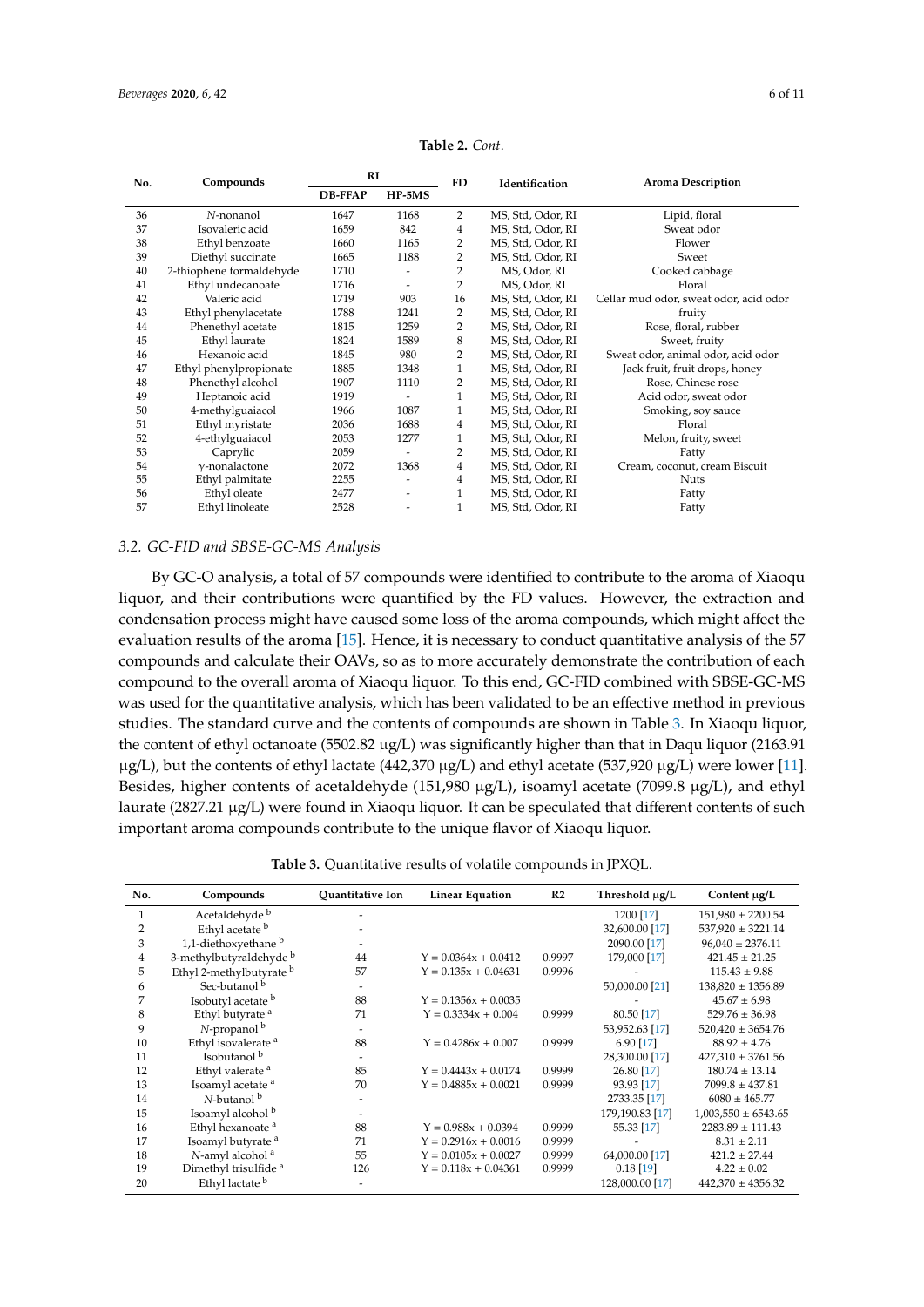<span id="page-6-0"></span>

| No. | Compounds                           | Quantitative Ion         | <b>Linear Equation</b> | R <sub>2</sub> | Threshold µg/L   | Content µg/L            |
|-----|-------------------------------------|--------------------------|------------------------|----------------|------------------|-------------------------|
| 21  | $N$ -hexanol $a$                    | 56                       | $Y = 0.0368x + 0.0094$ | 0.9999         | 5370.00 [19]     | $1200.1 \pm 81.22$      |
| 22  | Ethyl heptanoate <sup>a</sup>       | 88                       | $Y = 1.9144x + 0.0224$ | 0.9999         | 13, 153. 17 [17] | $118.86 \pm 15.43$      |
| 23  | 2-nonanone <sup>a</sup>             | 71                       | $Y = 0.351x + 0.0015$  | 0.9999         | 200.00 [20]      | $17.8 \pm 3.43$         |
| 24  | Trans-2-hexene-1-ol                 | 57                       | $Y = 0.0886x + 0.2365$ | 0.9967         |                  | $15.9 \pm 4.43$         |
| 25  | 3-hydroxy-2-butanone                | 45                       | $Y = 0.9168x + 0.0381$ | 0.9957         |                  | $16.87 \pm 2.41$        |
| 26  | Ethyl caprylate <sup>a</sup>        | 88                       | $Y = 3.5369x + 0.1477$ | 0.9993         | 12.87 [16]       | $5502.82 \pm 300.25$    |
| 27  | Acetic acid b                       | $\overline{\phantom{a}}$ | $Y = 0.1593x + 0.1712$ | 0.9927         | 160,000.00 [17]  | $526,890 \pm 5436.87$   |
| 28  | Furfural <sup>a</sup>               | 96                       | $Y = 0.0164x + 0.0214$ | 0.9996         | 44,029.73 [17]   | $7440.7 \pm 633.21$     |
| 29  | 1-octen-3-ol <sup>a</sup>           | 72                       | $Y = 0.178x + 0.0761$  | 0.9999         | $6.12$ [17]      | $127.3 \pm 11.54$       |
| 30  | Benzaldehyde <sup>a</sup>           | 106                      | $Y = 0.0696x + 0.1094$ | 0.9998         | 4200.00 [17]     | $379.6 \pm 31.01$       |
| 31  | Ethyl nonanoate <sup>a</sup>        | 88                       | $Y = 4.5654x + 0.4416$ | 0.9994         | 3150.61 [17]     | $59.99 \pm 22.55$       |
| 32  | Propionic acid <sup>b</sup>         | $\sim$                   | $Y = 0.3745x + 0.0127$ | 0.9956         | 18,200 [17]      | $44,000 \pm 3879.54$    |
| 33  | Ethyl caprate <sup>a</sup>          | 88                       | $Y = 11.147x + 0.1139$ | 0.9997         | 1122.30 [17]     | $5638.78 \pm 453.33$    |
| 34  | Butyric acid b                      | $\overline{\phantom{a}}$ | $Y = 0.5299x + 0.0148$ | 0.9977         | 964.00 [17]      | $8590 \pm 598.45$       |
| 35  | Phenylacetaldehyde <sup>a</sup>     | 91                       | $Y = 0.0318x + 0.0185$ | 0.9998         | 262.00 [17]      | $2371.58 \pm 54.76$     |
| 36  | 1-nonanol <sup>a</sup>              | 70                       | $Y = 0.1021x + 0.0705$ | 0.9994         | 80.00 [20]       | $300.6 \pm 21.25$       |
| 37  | Isovaleric acid b                   | $\overline{a}$           | $Y = 0.4347x + 0.0165$ | 0.9903         | 1050.00 [19]     | $7900 \pm 664.31$       |
| 38  | Ethyl benzoate <sup>a</sup>         | 105                      | $Y = 5.3927x + 1.871$  | 0.9972         | 1430.00 [17]     | $13.96 \pm 5.43$        |
| 39  | Diethyl succinate <sup>a</sup>      | 101                      | $Y = 0.0655x + 0.0935$ | 0.9973         | 353,193.2 [17]   | $12,744.58 \pm 1153.43$ |
| 40  | 2-thiophene formaldehyde            | 111                      | $Y = 0.2458x + 0.1877$ | 0.9996         |                  | $42.54 \pm 1.64$        |
| 41  | Ethyl undecanoate <sup>a</sup>      | 88                       | $Y = 3.1092x + 0.0019$ | 0.9999         | 1000.00 [20]     | $15.5 \pm 1.44$         |
| 42  | Valeric acid b                      | $\sim$                   | $Y = 0.5067x + 0.0144$ | 0.996          | 389.00 [17]      | $11,750 \pm 435.76$     |
| 43  | Ethyl phenylacetate <sup>a</sup>    | 91                       | $Y = 3.8913x + 0.535$  | 0.9996         | 406.83 [17]      | $71.35 \pm 22.14$       |
| 44  | Phenethyl acetate <sup>a</sup>      | 104                      | $Y = 0.5141x + 0.3711$ | 0.9995         | 909.00 [17]      | $1927.65 \pm 132.43$    |
| 45  | Ethyl laurate <sup>a</sup>          | 88                       | $Y = 13.156x + 7.4179$ | 0.9836         | 400.00 [20]      | $2827.21 \pm 212.45$    |
| 46  | Hexanoic acid b                     | $\overline{\phantom{a}}$ | $Y = 0.7798x + 0.0158$ | 0.9973         | 2520.00 [17]     | $4950 \pm 445.65$       |
| 47  | Ethyl phenylpropionate <sup>a</sup> | 104                      | $Y = 4.5528x + 0.5711$ | 0.9996         | 125.00 [17]      | $68.75 \pm 13.54$       |
| 48  | Phenethyl alcohol <sup>a</sup>      | 91                       | $Y = 0.0217x + 0.001$  | 0.9999         | 28,922.73 [17]   | $33,223.98 \pm 2341.60$ |
| 49  | Heptanoic acid b                    | $\overline{a}$           | $Y = 0.5468x + 0.0165$ | 0.9959         |                  | $5157 \pm 413.54$       |
| 50  | 4-methylguaiacol <sup>a</sup>       | 138                      | $Y = 0.0545x + 0.0268$ | 0.9999         | 314.56 [17]      | $252.8 \pm 15.87$       |
| 51  | Ethyl myristate <sup>a</sup>        | 88                       | $Y = 17.385x + 3.0862$ | 0.9973         | 180.00 [17]      | $1721.8 \pm 23.46$      |
| 52  | 4-ethylguaiacol <sup>a</sup>        | 137                      | $Y = 0.2148x + 0.1277$ | 0.9998         | 122.74 [17]      | $85.9 \pm 32.77$        |
| 53  | Caprylic <sup>b</sup>               | $\overline{\phantom{a}}$ | $Y = 0.6233x + 0.0172$ | 0.9955         | 2701.23 [17]     | $3790 \pm 378.65$       |
| 54  | $\gamma$ -nonalactonea              | 85                       | $Y = 0.1615x + 0.0014$ | 0.9999         | 90.70 [17]       | $142.7 \pm 11.65$       |
| 55  | Ethyl palmitate <sup>a</sup>        | 88                       | $Y = 10.878x + 0.5365$ | 0.997          | 39,299.35 [17]   | $10,168.61 \pm 981.45$  |
| 56  | Ethyl oleate <sup>a</sup>           | 55                       | $Y = 1.2131x + 0.6878$ | 0.9357         | 130,000.00 [23]  | $1942.51 \pm 165.66$    |
| 57  | Ethyl linoleate <sup>a</sup>        | 67                       | $Y = 1.2392x + 0.4638$ | 0.9592         |                  | $3099.13 \pm 564.32$    |

**Table 3.** *Cont*.

Note: 1. The retention indices are the results of DB-FFAP chromatographic column. 2. In the identification of compounds, MS stands for mass spectrometric detection; Std is the identification of the standards; RI is the retention index. 3. ND refers to "not detected". 4. refers to "no threshold value" and "no retention index from the literature". 5. <sup>a</sup> stands for the identification of the quantitative analysis results of SBSE-GC-MS. 6. <sup>b</sup> refers to the quantitative analysis results of GC-FID. The same below.

#### *3.3. Analysis of Aroma Active Compounds in Xiaoqu Liquor*

Both AEDA and OAV can be used to effectively evaluate the aroma of flavor substances in a single matrix. However, neither of the two methods considers the possible interactions among different flavor substances in the same matrix, such as the enhancement and inhibition effects that have been confirmed by previous studies. The compounds with higher OAVs are usually considered to have more significant contributions to the overall aroma of the sample, and those with OAVs above 1 are generally regarded as aroma active compounds. As shown in Table [4,](#page-7-0) by calculating and comparing the OVAs of the 57 compounds, a total of 32 compounds were found to have OAVs above 1 in Xiaoqu liquor, and the number is smaller than that in Daqu liquor (50 compounds) [\[11\]](#page-10-0). The top 10 compounds in OVAs were ethyl octanoate, acetaldehyde, isoamyl acetate, 1,1-diethoxyethane, ethyl hexanoate, valeric acid, dimethyl trisulfide, 1-octen-3-ol, ethyl acetate, and isobutanol. All together, there were 13 ester compounds, which is in agreement with the fact that ester aroma is dominant in the overall aroma of Chinese liquor [\[16\]](#page-10-9). It has been reported that ester compounds have important influence on the sensory characteristics such as the dominant aroma and flavor of Chinese liquor and contribute to the fruity and floral aroma of fen-flavor liquor [\[17\]](#page-10-5). In Xiaoqu liquor, the contents of ethyl acetate and ethyl lactate were the highest, and some other ester compounds in lower contents had great contributions to the overall flavor due to their lower odor threshold values and higher OAVs, such as ethyl octanoate (sweet aroma like brandy), isoamyl acetate (representative of sweet aroma in fruit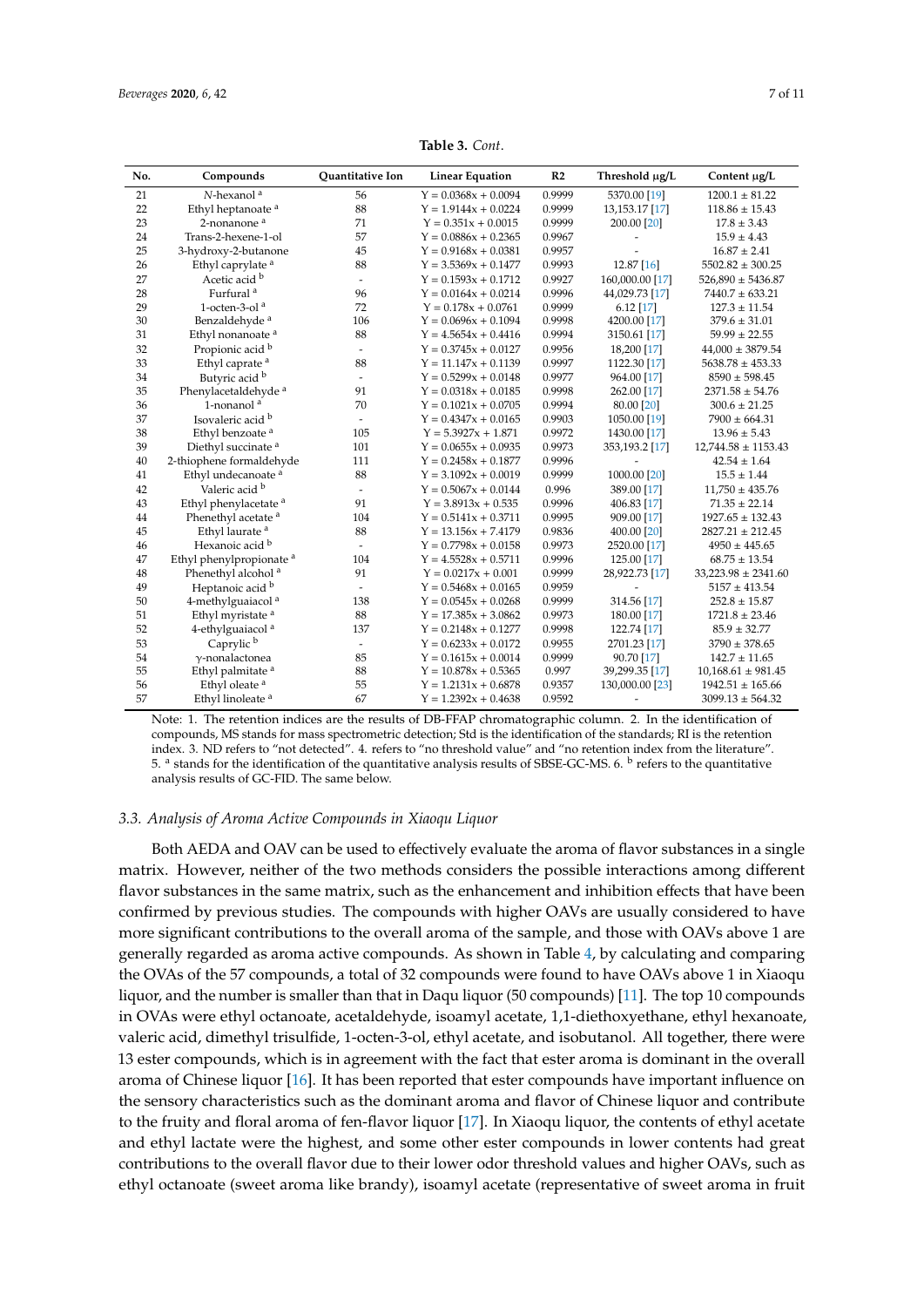taste), ethyl hexanoate (sweet aroma, fruity aroma, and cellar aroma), ethyl valerate, ethyl isovalerate, and ethyl butyrate [\[18,](#page-10-11)[19\]](#page-10-7).

<span id="page-7-0"></span>

| No. | Compounds                        | <b>OAV</b> | No. | Compounds                       | <b>OAV</b> | No. | Compounds                          | <b>OAV</b> |
|-----|----------------------------------|------------|-----|---------------------------------|------------|-----|------------------------------------|------------|
| 1   | Ethyl octanoate <sup>a</sup>     | 427.57     | 12  | $N$ -propanol $\rm ^b$          | 9.65       | 23  | Ethyl lactate b                    | 3.46       |
| 2   | Acetaldehyde <sup>b</sup>        | 126.65     | 13  | Ethyl myristate <sup>a</sup>    | 9.57       | 24  | Acetic acid b                      | 3.29       |
| 3   | Isoamyl acetate <sup>a</sup>     | 75.59      | 14  | Phenylacetaldehyde <sup>a</sup> | 9.05       | 25  | Sec-butanol <sup>b</sup>           | 2.78       |
| 4   | 1,1-diethoxyethane <sup>b</sup>  | 45.95      | 15  | Butyric acid b                  | 8.91       | 26  | Propionic acid b                   | 2.42       |
| 5   | Ethyl hexanoate <sup>a</sup>     | 41.28      | 16  | Isovaleric acid <sup>a</sup>    | 7.52       | 27  | $N$ -butanol $\rm ^b$              | 2.22       |
| 6   | Valeric acid <sup>a</sup>        | 30.21      | 17  | Ethyl laurate <sup>a</sup>      | 7.07       | 28  | Phenethyl acetate <sup>a</sup>     | 2.12       |
| 7   | Dimethyl trisulfide <sup>a</sup> | 23.44      | 18  | Ethyl valerate <sup>a</sup>     | 6.74       | 29  | Hexanoic acid b                    | 1.96       |
| 8   | 1-octen-3-ol $a$                 | 20.8       | 19  | Ethyl butyrate <sup>a</sup>     | 6.58       | 30  | $\gamma$ -nonalactone <sup>a</sup> | 1.57       |
| 9   | Ethyl acetate b                  | 16.5       | 20  | Isoamyl alcohol <sup>b</sup>    | 5.6        | 31  | Caprylic <sup>b</sup>              | 1.4        |
| 10  | Isobutanol <sup>b</sup>          | 15.1       | 21  | Ethyl caprate <sup>a</sup>      | 5.02       | 32  | Phenethyl alcohol <sup>a</sup>     | 1.15       |
| 11  | Ethyl isovalerate <sup>a</sup>   | 12.89      | 22  | 1-nonanol <sup>a</sup>          | 3.76       |     |                                    |            |

**Table 4.** Odor activity values (OAVs) of the key flavor compounds in JPXQL.

Note: 1.  $^{\text{a}}$  stands for the identification of the quantitative analysis results of SBSE-GC-MS. 2.  $^{\text{b}}$  refers to the quantitative analysis results of GC-FID.

The aldehyde compounds with great contributions to the aroma of Xiaoqu liquor were acetaldehyde and acetal. Acetaldehyde has a spicy odor and can contribute to fruity, coffee, wine, and grass aromas in a concentration dependent manner. Acetal has a fruity aroma and can promote the soft sensory feeling and aged aroma of the liquor [\[20\]](#page-10-8). Among the alcohol compounds, besides ethanol, other compounds with relatively higher OAVs included isobutanol, n-propanol, and 1-octen-3-ol, among which isobutanol and n-propanol have a slight wine aroma, while 1-octen-3-ol is the representative of mushroom aroma. Alcohol compounds can help to make the liquor mellow and thick and are the precursors for the production of ester compounds as well [\[21\]](#page-10-6).

Acetic acid and lactic acid were the acids with the highest content in Xiaoqu liquor; however, they had little contribution to the flavor due to their relatively higher threshold values. The acid compounds that have certain influence on the aroma of Xiaoqu liquor included valeric acid and butyric acid, which have water odor and putrefactive odor and thus exert some negative effects on the flavor. The compounds that contribute to the aroma of Xiaoqu liquor mainly include acetaldehyde, ethyl phenylpropionate, and phenethyl acetate, which confer the liquor with elegant floral aroma and sweet aroma.

#### *3.4. Aroma Recombination and Omission Experiments*

Aroma recombination and omission experiments are general methods to validate the critical aroma compounds [\[11\]](#page-10-0). On a quantitative basis, various aroma compounds at different concentrations are added into certain medium to produce an overall aroma [\[22](#page-10-12)[,23\]](#page-10-10). In addition, sensory analysis has also been used to study the relationship between flavor substances in the liquor and the liquor flavor. The 32 compounds with OAVs  $\geq 1$  were recombined, and the aroma was compared with that of the base liquor. Figure [2](#page-8-0) shows that the recombination solution had rich aroma, particularly fruity aroma, grain aroma, and distiller's grain aroma. A comparison of the aroma properties in the original liquor and recombination sample showed that they had highly similar aroma profiles with only very slight differences. These slight differences could be due to that the recombination sample did not undergo the aging process of the original liquor, and the reactions among compounds did not fully occur because of the short time of establishment, or the medium for the recombination did not contain some non-volatile compounds that interact with the aroma compounds. Although there were slight differences in aroma properties between the two samples, the statistical results showed that there were no significant differences in the eight properties analyzed in the aroma profiling, indicating that the simulation system of Xiaoqu liquor was successfully established. These results also imply the high accuracy and reliability of the aroma compound extraction method, AEDA combined with GC-O,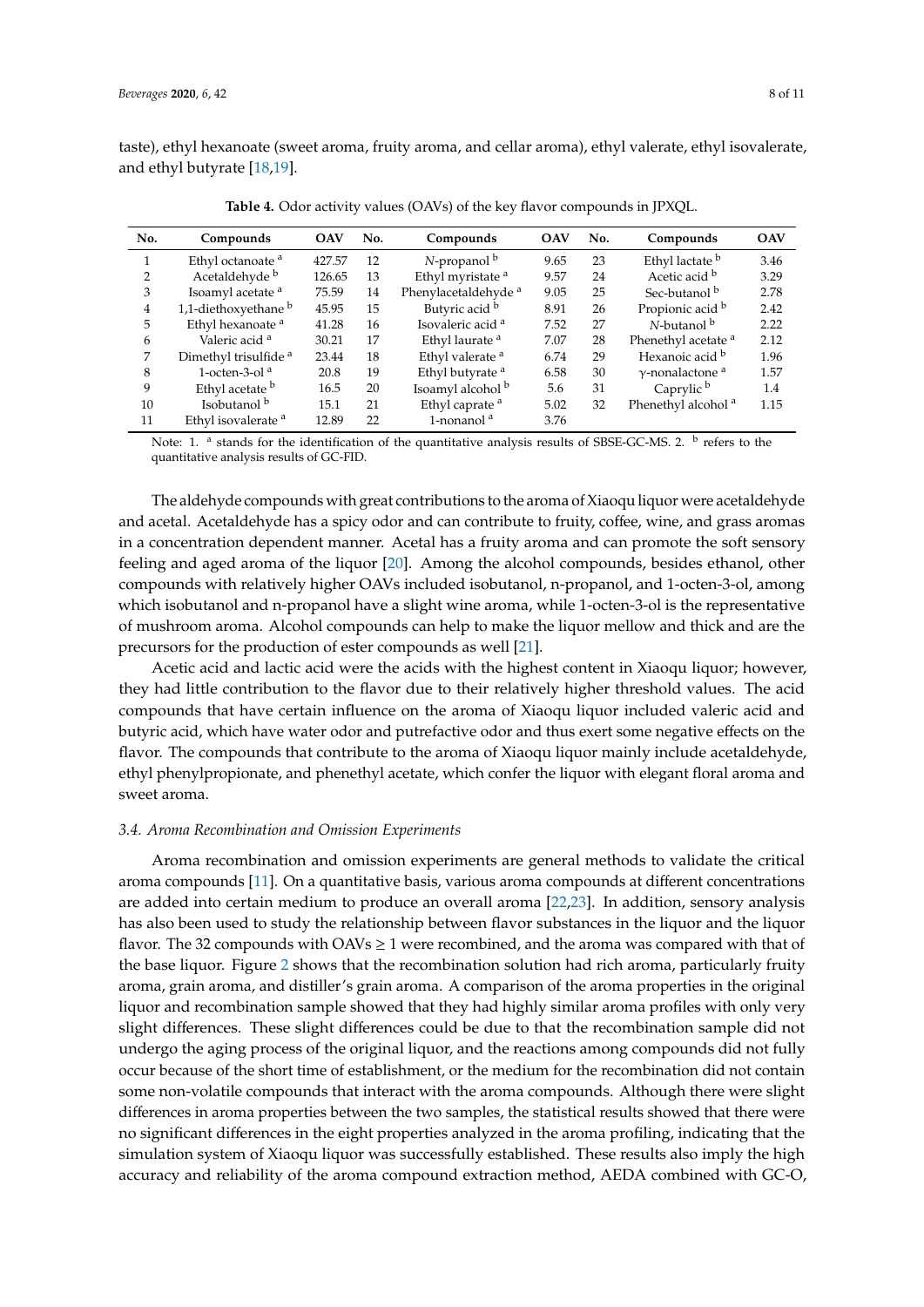<span id="page-8-0"></span>quantitative analysis of complementary aroma active compounds, and the method for identifying the key aroma components based on OAV calculation used in this study.



**Figure 2.** Profile of aroma recombination of JPXQL.

experiments, six scenarios of omission would lead to significant differences in aroma profiles ( $p \le 0.05$ ). The omission of all the ester compounds resulted in extremely significant differences in aroma profile, indicating the dominant role of ester compounds in the flavor of Xiaoqu liquor. Besides, omission of ethyl octanoate showed that this compound has great contribution to the aroma of Xiaoqu liquor. When ethyl acetate and ethyl lactate were omitted at the same time, there were obvious changes in the aroma profile, implying that these two compounds contribute greatly to the aroma of the liquor. Furthermore, when these two compounds were respectively omitted alone, the omission of ethyl acetate would lead to significant differences, while that of ethyl lactate would not, indicating that ethyl acetate has a greater contribution to the overall aroma than ethyl lactate. Although the content of ethyl lactate is high in Xiaoqu liquor, it may only affect the mouthfeel instead of the aroma of the liquor [\[24\]](#page-10-13). Table [5](#page-8-1) shows the results of the omission experiments. Among the 11 scenarios of omission

<span id="page-8-1"></span>

| No.     | Compounds Omitted from the Recombination | n a | Significance b |
|---------|------------------------------------------|-----|----------------|
|         | All esters                               | 10  | ***            |
| 1-1     | Ethyl octanoate                          |     | $\ast$         |
| $1-2$   | Ethyl acetate                            |     | **             |
| $1 - 3$ | Ethyl lactate                            | 5   |                |
| $1 - 4$ | Ethyl acetate and ethyl lactate          | 8   | $***$          |
| $1-5$   | Isoamyl acetate                          | 6   |                |
| 1-6     | Ethyl isovalerate                        | 6   |                |
| 2       | 1,1-diethoxyethane                       | 8   | **             |
| 3       | Acetic acid and valeric acid             | 10  | ***            |
| 4       | 1-octen-3-ol                             | 4   |                |
|         | All alcohols                             | 5   |                |

**Table 5.** Omission experiments of the aroma compounds from JPXQL.

Note: n a: times of correct judgment of the 10 panelists in the triangle test of aroma differences. Significance b: 1-1 Ethyl octanoate 7 \* \*, significant differences (*p* ≤ 0.05); \*\*, highly significant difference (*p* ≤ 0.01); \*\*\*, extremely significant differences  $(p \le 0.001)$ .

profile, indicating that these two acids contribute greatly to the sour taste in the overall aroma of Xiaoqu liquor. The omission of 1-octen-3-ol and all alcohol compounds did not lead to obvious changes in high volatility and a low threshold value and thus affects the judgment on the alcohol compounds. The omission of acetic acid and valeric acid led to extremely significant differences in aroma aroma profile, possibly due to the presence of a large amount of ethanol in the liquor, which is of very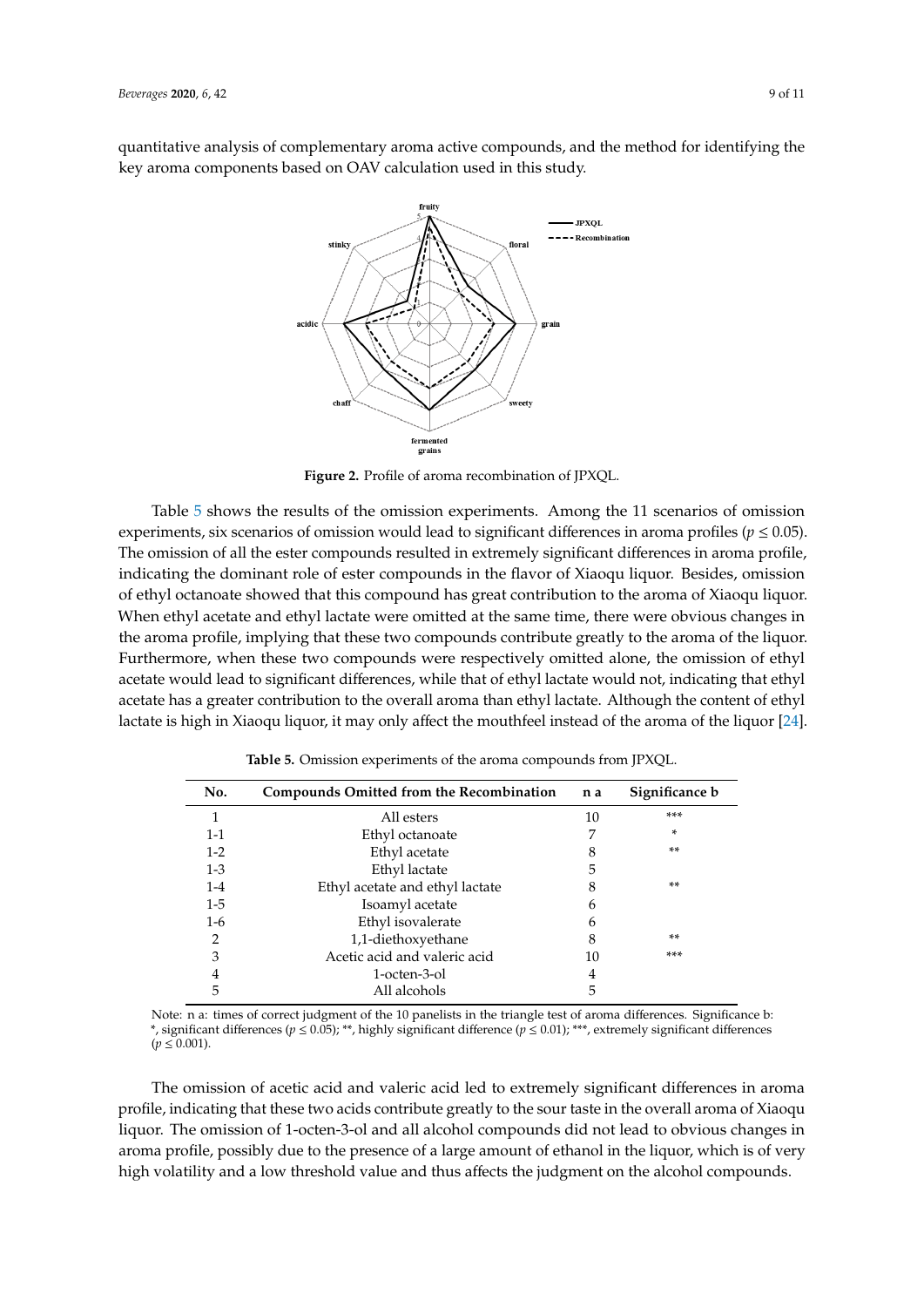#### **4. Conclusions**

Here, we took Xiaoqu liquor as the subject and employed SBSE-GC-MS to extract as well as qualitatively and quantitatively analyze the volatile compounds in Xiaoqu liquor. Besides, the key aroma compounds in Xiaoqu liquor were identified by GC-MS-O combined with AEDA and OAV, which were then evaluated and validated through aroma recombination and omission experiments. A total of 32 key aroma compounds were identified from Xiaoqu liquor, among which ethyl octanoate was found to be the most important aroma compounds with a FD value of 256, followed by 12 compounds such as acetaldehyde, 1,1-diethoxyethane, isoamyl acetate, and ethyl hexanoate. It was also found that Xiaoqu liquor has high contents of ethyl octanoate, acetaldehyde, isoamyl acetate, and ethyl laurate. The aroma recombination and omission experiments of the 32 compounds showed that the recombination sample had very similar sensory characteristics to the original liquor, and some compounds such as ethyl octanoate, ethyl lactate, acetic acid, and valeric acid play important roles in the flavor of Xiaoqu liquor.

Overall, Xiaoqu liquor has a smaller number of key aroma compounds than Daqu liquor, as well as some unique key aroma compounds such as 1-octene-3-ol and 1,1-diethoxyethane, and these aroma compounds have different contributions to the aroma compared with those of Daqu liquor. These factors together contribute to the unique aroma characteristics of Xiaoqu liquor. Our findings provide a full characterization of the flavor of Xiaoqu liquor and lay a foundation for further dissecting the mechanism that underlies its unique flavor.

**Author Contributions:** H.Y. conceived and designed the experiments; Z.W. and X.S. performed the experiments and analyzed the data; Z.W. and X.S. wrote the paper; Y.L. supervised the experiments. All authors have read and agreed to the published version of the manuscript.

**Funding:** We gratefully acknowledge financial support from Jing Brand Research Institute, Jing Brand Co., Ltd. **Conflicts of Interest:** The authors declare no conflict of interest.

## **References**

- <span id="page-9-0"></span>1. Yu, M.; Yongguang, H. Volatile components and aroma characteristics of Maotai Fen—Flavored liquor. *Food Sci.* **2019**, *40*, 241–248.
- <span id="page-9-1"></span>2. Mingxia, Z.; Xuna, Z.; Tianyou, Y.; Zhengyang, H. Optimization of Headspace Solid Phase Microextraction Conditions for GC-MS Analysis of Aromatic Constituents in White Liquor. *Food Sci.* **2011**, *32*, 49–53. [\[CrossRef\]](http://dx.doi.org/10.1097/RLU.0b013e3181f49ac7)
- <span id="page-9-2"></span>3. Bin, C.; Hongkui, H.; Guoying, L.; Fengjie, Z.; Anjun, L.; Xinglin, H. The influence of the Daqu, Xiaoqu and the fermentation way on the flavor of Fen-flavor Baijiu (Chinese liquor). *Food Ferment. Ind.* **2018**, *8*, 166–171. [\[CrossRef\]](http://dx.doi.org/10.13995/j.cnki.11-1802/ts.016650)
- <span id="page-9-3"></span>4. Kong, Y.; Wu, Q.; Zhang, Y.; Xu, Y. In Situ Analysis of Metabolic Characteristics Reveals the Key Yeast in the Spontaneous and Solid-State Fermentation Process of Chinese Light-Style Liquor. *Appl. Environ. Microbiol.* **2014**, *80*, 3667–3676. [\[CrossRef\]](http://dx.doi.org/10.1128/AEM.04219-13) [\[PubMed\]](http://www.ncbi.nlm.nih.gov/pubmed/24727269)
- <span id="page-9-4"></span>5. Wang, L.; Fan, S.; Yan, Y.; Yang, L.; Chen, S.; Xu, Y. Characterization of Potent Odorants Causing a Pickle-like Off-Odor in Moutai-Aroma Type Baijiu by Comparative Aroma Extract Dilution Analysis, Quantitative Measurements, Aroma Addition, and Omission Studies. *J. Agric. Food Chem.* **2020**, *68*, 1666–1677. [\[CrossRef\]](http://dx.doi.org/10.1021/acs.jafc.9b07238)
- <span id="page-9-5"></span>6. Lingling, W.; Wenlai, F.; Yan, X. Analysis of capillary chromatographic skeleton compounds in Chinese soy sauce aroma type liquor by liquid-liquid microextraction and aroma recombination. *Sci. Technol. Food Ind.* **2012**, *33*, 304–308. [\[CrossRef\]](http://dx.doi.org/10.13386/j.issn1002-0306.2012.19.015)
- <span id="page-9-6"></span>7. Wenlai, F.; Qingqing, N.; Yan, X. Key aroma compounds of Yanghe Supple and Mellow Aroma Style Liquors. *Food Sci.* **2013**, *34*, 135–139.
- <span id="page-9-7"></span>8. Nguyen, H.; Campi, E.M.; Jackson, W.; Patti, A.F. Effect of oxidative deterioration on flavour and aroma components of lemon oil. *Food Chem.* **2009**, *112*, 388–393. [\[CrossRef\]](http://dx.doi.org/10.1016/j.foodchem.2008.05.090)
- <span id="page-9-8"></span>9. Siru, J.; Ting, Q.; Xichang, W.; Qiyan, S. Identification of the key odorant compounds in the gonad of steamed Chinese mitten crab. *Mod. Food Sci. Technol.* **2019**, *2*, 323–329. [\[CrossRef\]](http://dx.doi.org/10.13982/j.mfst.1673-9078.2016.2.047)
- <span id="page-9-9"></span>10. Grosch, W. Evaluation of the key odorants of foods by dilution experiments, aroma models and omission. *Chem. Senses* **2001**, *26*, 533–545. [\[CrossRef\]](http://dx.doi.org/10.1093/chemse/26.5.533)